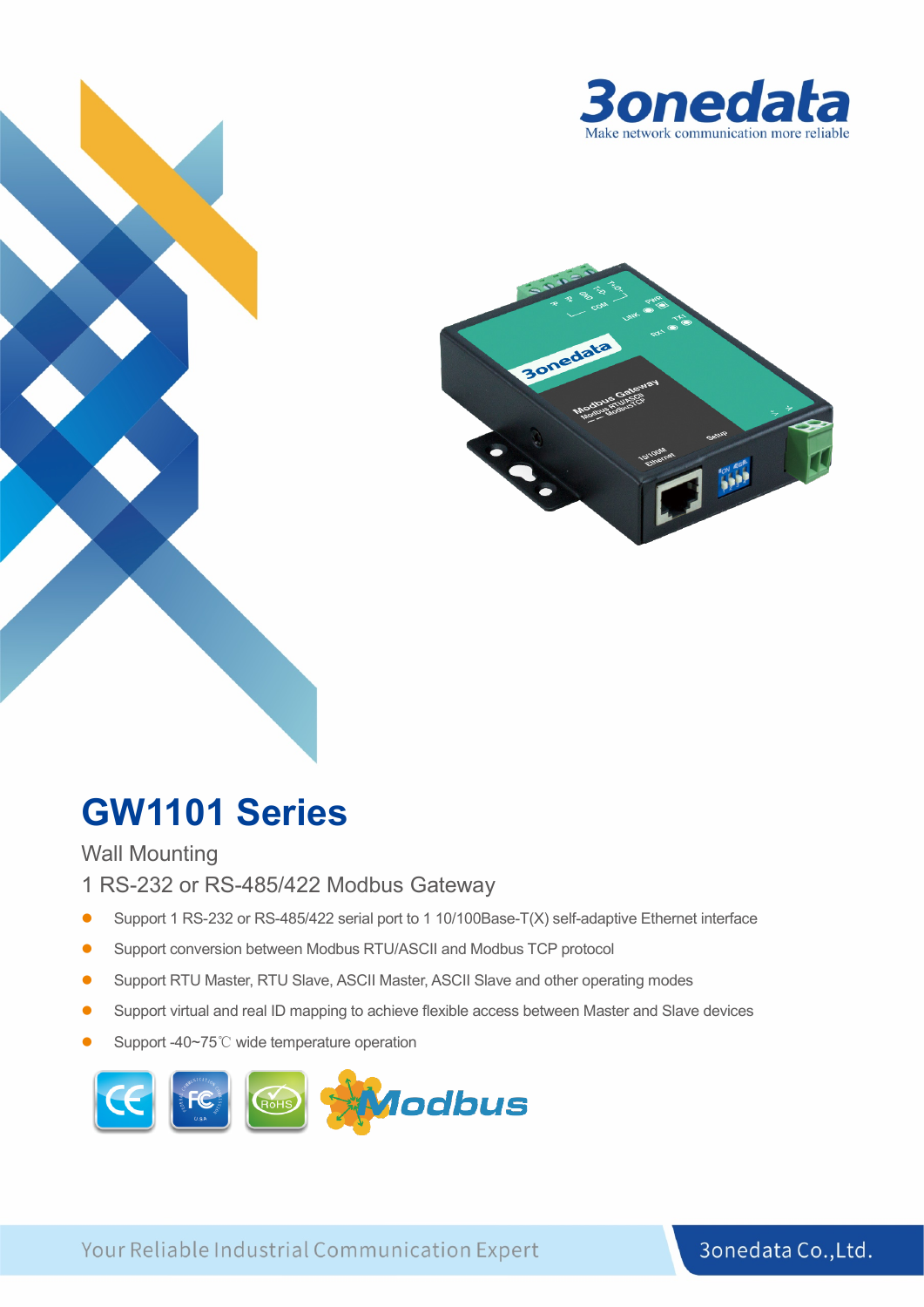### **Introduction**

GW1101 series of Modbus gateway are designed for integrating Modbus RTU/ASCII and Modbus TCP; they can achieve the conversion between Modbus RTU/ASCII and Modbus TCP protocol. This series provide 2 types of products and support 1 RS-232 or RS-485/422 and 1 100M Ethernet copper port. They adopt wall mounting to meet the requirements of different application scenes.

Modbus gateway supports multiple network protocols, such as Modbus, TCP, IP, UDP, TELNET, ARP, ICMP, HTTP, DNS and DHCP protocols. It possesses complete management function, and supports access control, rapid configuration, online upgrading, etc. RTU Master, RTU Slave, ASCII Master, ASCII Slave and other operating modes are supported; it supports up to 32 TCP Slave requests under Master mode and 16 TCP Master connections under Slave mode. TELNET, WEB and other access modes are also supported. It can provide you with good user experience via friendly design of network management system interface, simple and convenient operation.

DIP switch can achieve the device restore factory defaults. Hardware adopts fanless, low power consumption, wide temperature and voltage design and has passed rigorous industrial standard tests, which can suit for the industrial scene environment with harsh requirements for EMC. It can be widely used in PLC control and management, Building Automation System, Health Care Automation System, measuring instrument and environmental forces monitoring system.

### **Features and Benefits**

- Support 10/100Base-T(X) self-adaptive Ethernet interface  $\odot$
- $\odot$ Support 300bps-115200bps line speed and non-blocking communication
- Support RTS/CTS, DTR/DSR and XON/XOFF flow control  $\odot$
- $\odot$ Support response timeout setting of characters
- $\odot$ Support RTU Master, RTU Slave, ASCII Master, ASCII Slave and other operating modes
- Support up to 32 TCP Slave requests under Master mode  $\odot$
- Support up to 16 TCP Master connections under Slave mode  $\odot$
- Support virtual and real ID mapping to achieve flexible access between Master and  $\odot$ Slave devices
- $\odot$ Support IP address and MAC address filtering, which is easy to achieve accurate access control
- Support classification of user management to achieve humanized permission  $\odot$ management
- $\odot$ Support monitoring for serial port status and parameters, so the communication status will be clear at a glance
- $\odot$ Support Windows configuration tool, TELNET, WEB configuration forms and access control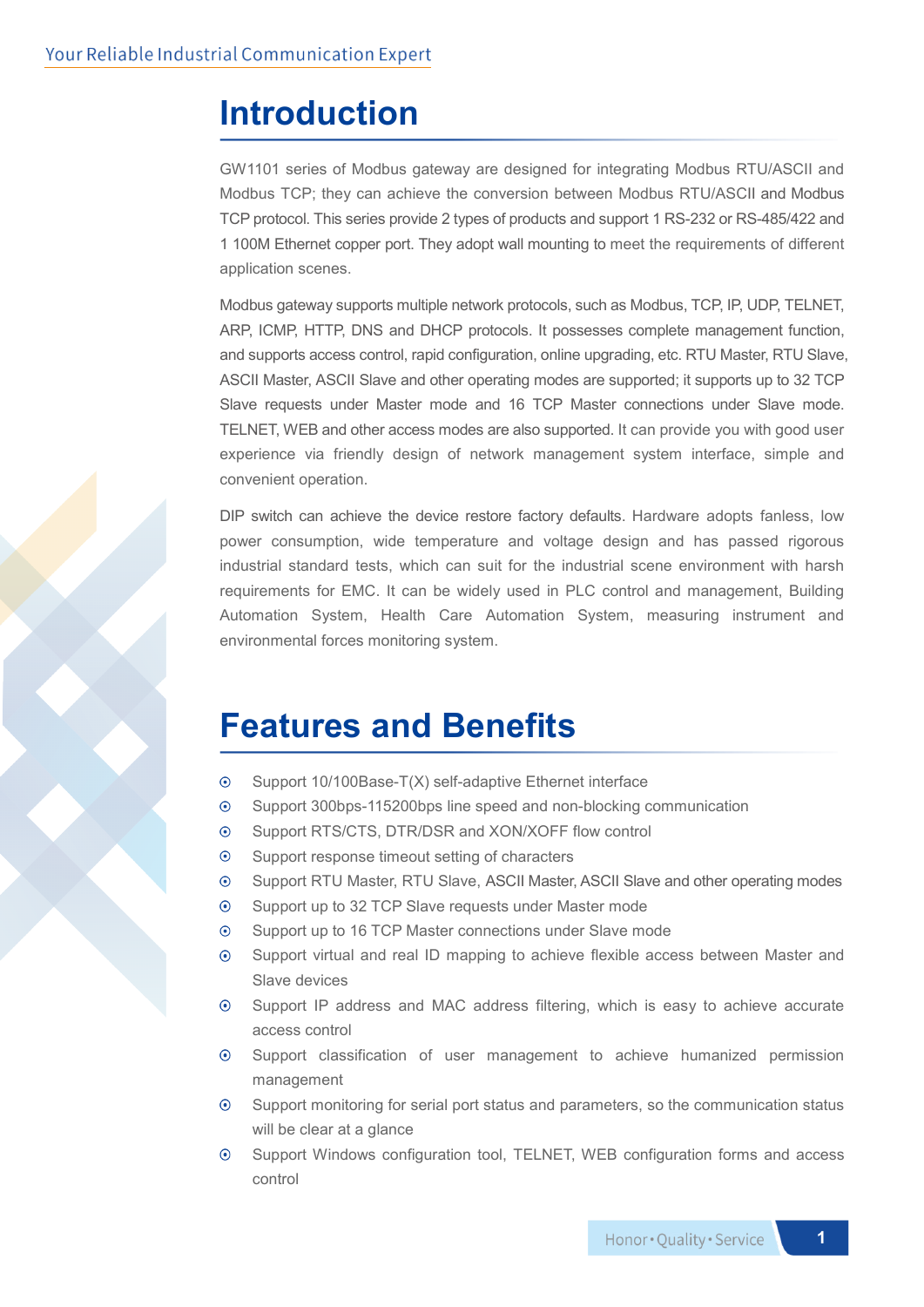File management is convenient for the device rapid configuration and online upgrading  $\odot$ 

## **Dimension**

Unit:mm



GW1101-1D(RS-485)



## **Specification**

|                 | Standard: 10Base-T, 100Base-TX                              |  |  |
|-----------------|-------------------------------------------------------------|--|--|
|                 | Protocol: Modbus TCP, TCP, IP, UDP, ARP, HTTP, TELNET,      |  |  |
|                 | SNMP, ICMP, DHCP, DNS                                       |  |  |
| <b>Ethernet</b> | Rate: 10/100M automatic flow control, MDI/MDI-X autotunning |  |  |
|                 | Interface quantity: 1                                       |  |  |
|                 | Interface form: RJ45                                        |  |  |
|                 | Duplex mode: full/half duplex mode self-adaption            |  |  |
|                 |                                                             |  |  |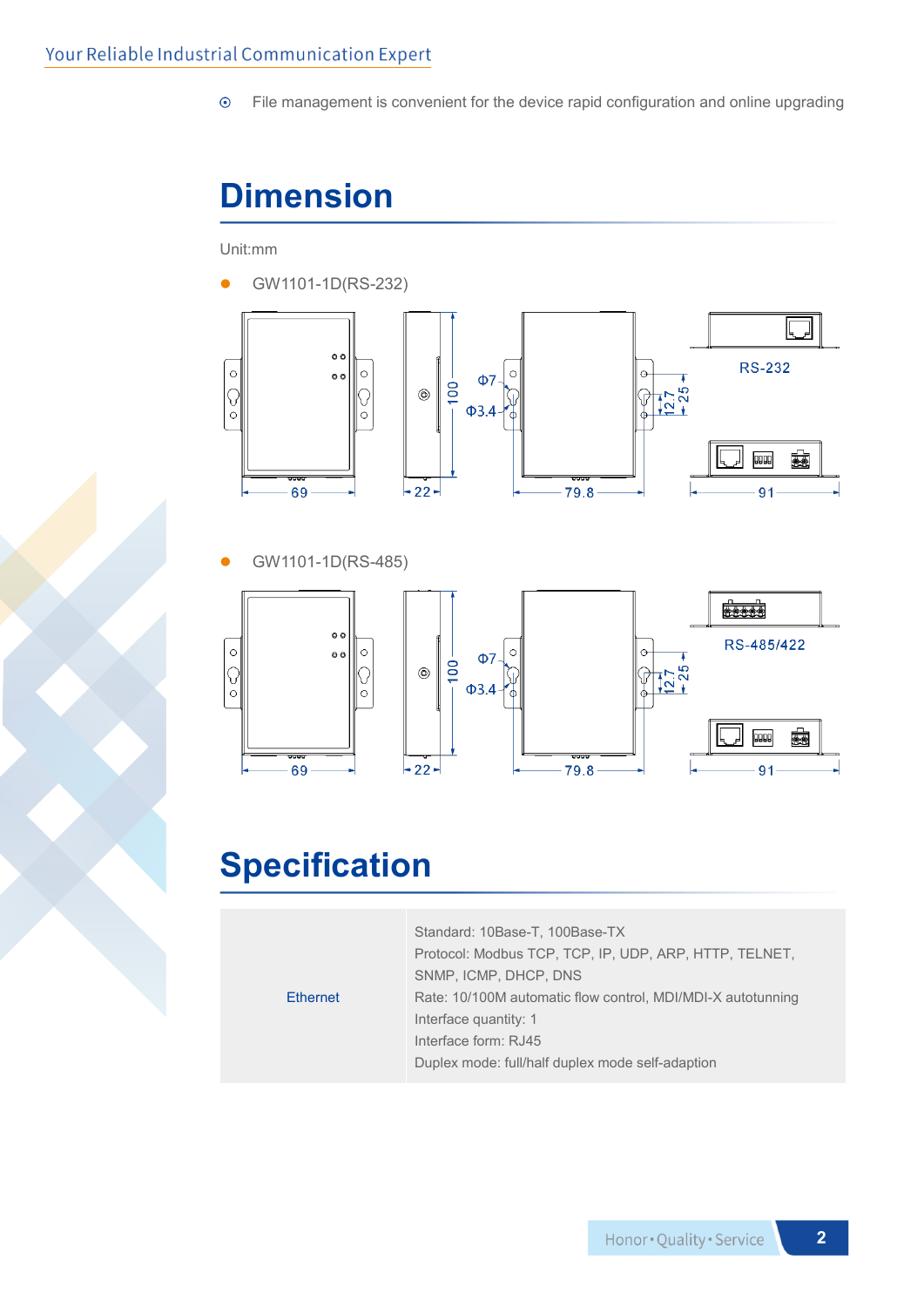| Serial Port                    | Standard: EIA RS-232C, RS-485, RS-422<br>Protocol: Modbus RTU/ASCII<br>Quantity of serial port: 1 RS-232 or RS-485/422 serial port<br>RS-232 signal: RXD, TXD, DTR, GND, DSR, RTS, CTS, DCD<br>RS-485 signal: D+, D-, GND<br>RS-422 signal: T+, T-, GND, R+, R-<br>Baud rate: 300-115200bps<br>Data bit: 5bit, 6bit, 7bit, 8bit<br>Parity bit: None, Even, Odd, Space, Mark<br>Stop bit: 1bit, 2bit<br>Interface form: RS-232, adopt RJ45;<br>RS-485/422, adopt 5 pins 5.08mm pitch terminal<br>blocks<br>Flow control: RTS/CTS, DTR/DSR, XON/XOFF<br>Pull high/low resistor for RS-485: 4.7 kΩ<br>Operating mode: RTU Master, RTU Slave, ASCII Master and ASCII<br>Slave<br>Connection quantity: up to 32 TCP Slave requests are supported<br>under Master mode<br>up to 16 TCP Master connections are |  |  |  |
|--------------------------------|---------------------------------------------------------------------------------------------------------------------------------------------------------------------------------------------------------------------------------------------------------------------------------------------------------------------------------------------------------------------------------------------------------------------------------------------------------------------------------------------------------------------------------------------------------------------------------------------------------------------------------------------------------------------------------------------------------------------------------------------------------------------------------------------------------|--|--|--|
|                                | supported under Slave mode                                                                                                                                                                                                                                                                                                                                                                                                                                                                                                                                                                                                                                                                                                                                                                              |  |  |  |
| Configuration                  | WEB configuration management, TELNET configuration, Windows<br>configuration tool                                                                                                                                                                                                                                                                                                                                                                                                                                                                                                                                                                                                                                                                                                                       |  |  |  |
| <b>Security</b>                | Classification of User Permissions, IP address filtering, MAC address<br>filtering, WEB Console, TELNET Console                                                                                                                                                                                                                                                                                                                                                                                                                                                                                                                                                                                                                                                                                         |  |  |  |
| Indicator                      | Power supply indicator, Ethernet port indicator, serial port indicator                                                                                                                                                                                                                                                                                                                                                                                                                                                                                                                                                                                                                                                                                                                                  |  |  |  |
| <b>Power Requirement</b>       | 9~48VDC, 2 pins 5.08mm pitch terminal blocks                                                                                                                                                                                                                                                                                                                                                                                                                                                                                                                                                                                                                                                                                                                                                            |  |  |  |
| <b>Power Consumption</b>       | <b>No-load</b><br><b>Full-load</b><br><b>Model</b><br>(Q24VDC)<br>(@24VDC)<br>0.53W<br>0.77W<br>GW1101-1D(RS-232)<br>GW1101-1D(RS-485)<br>0.86W<br>1.15W                                                                                                                                                                                                                                                                                                                                                                                                                                                                                                                                                                                                                                                |  |  |  |
| <b>Environmental Limit</b>     | Operating temperature range: -40~75°C<br>Storage temperature range: -40~85°C<br>Relative humidity: $5\% \sim 95\%$ (no condensation)                                                                                                                                                                                                                                                                                                                                                                                                                                                                                                                                                                                                                                                                    |  |  |  |
| <b>Physical Characteristic</b> | Housing: IP40 protection, metal<br>Installation: wall mounting<br>Dimension (W x H x D): 69mm×22mm×100mm<br>Weight: 230g                                                                                                                                                                                                                                                                                                                                                                                                                                                                                                                                                                                                                                                                                |  |  |  |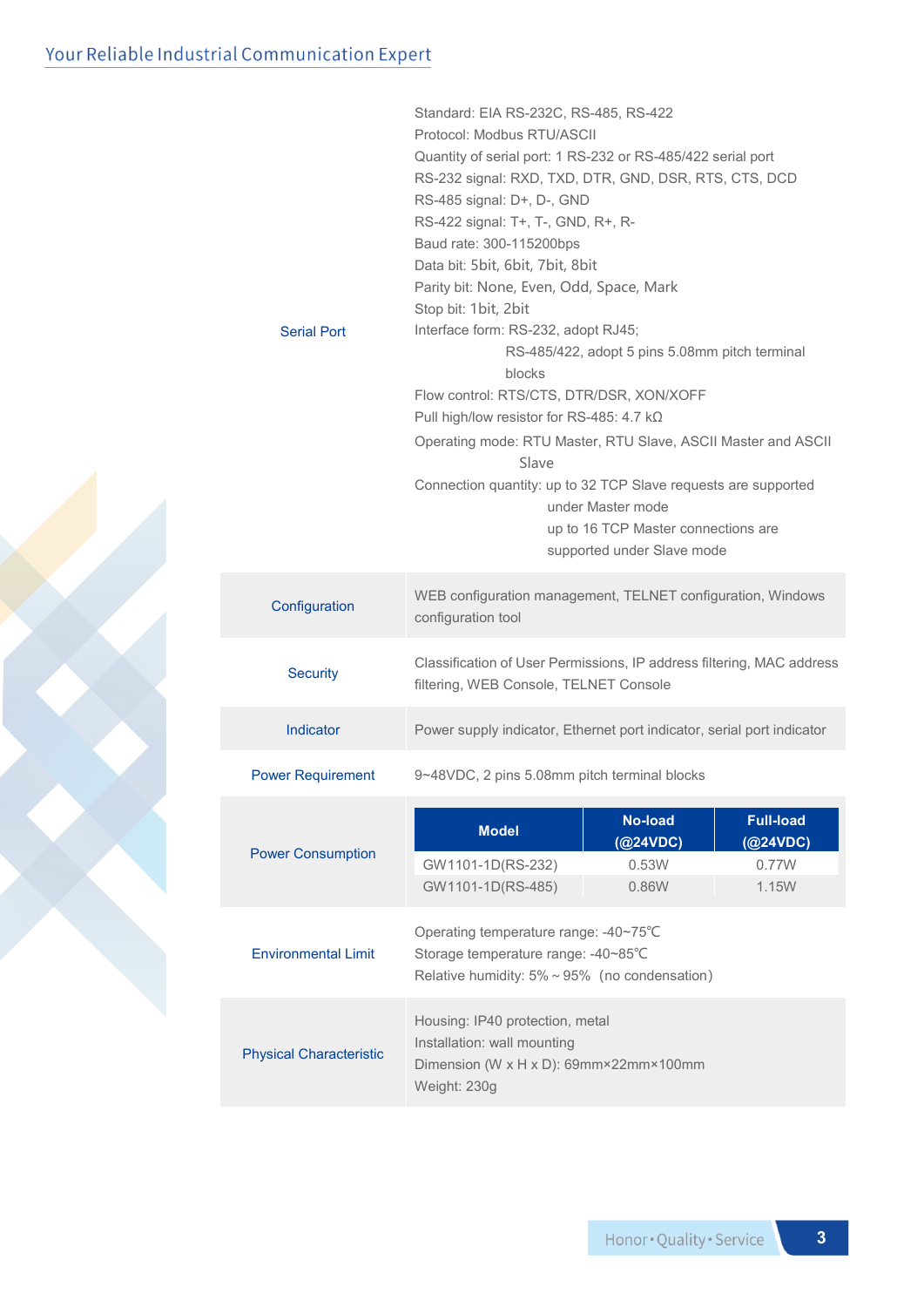#### Your Reliable Industrial Communication Expert

|                     | Air discharge: ±8kV<br>$\bullet$<br>Contact discharge: ±6kV<br>$\bullet$ |  |  |  |
|---------------------|--------------------------------------------------------------------------|--|--|--|
| Industrial Standard |                                                                          |  |  |  |
|                     | Shock: IEC 60068-2-27                                                    |  |  |  |
|                     | Free fall: IEC 60068-2-32                                                |  |  |  |
|                     | Vibration: IEC 60068-2-6                                                 |  |  |  |
| Certification       | CE, FCC, RoHS                                                            |  |  |  |
| Warranty            | 3 years                                                                  |  |  |  |

IEC 61000-4-2 (ESD, Electro-static Discharge), Level 3



Honor . Quality . Service

**4**